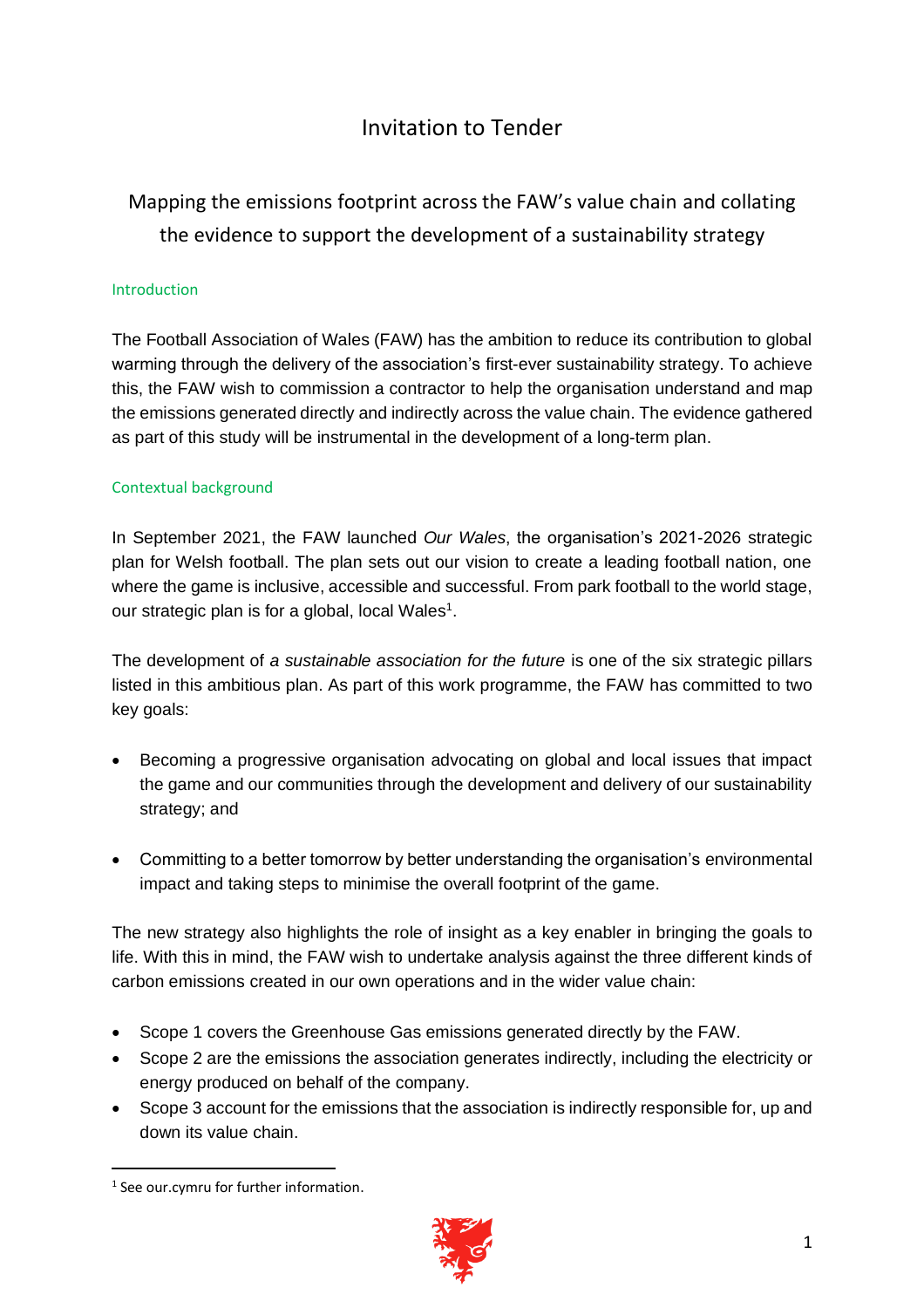We are aware that the value chain emissions are associated with more than our company. Examples of upstream emissions include those generated by a supplier's distribution activities and the production of raw materials or components bought by the company. Downstream, the term covers emissions generated by the use or disposal of the end product that the association sells, as well as business travel.

Despite being split into three areas, or 'Scopes', by the Greenhouse Gas Protocol, we are aware that emissions are rarely distributed evenly between these categories. We are also aware that for many businesses, Scope 3 emissions account for a significant proportion of carbon footprint.

We expect the successful contractor to work with the FAW team to define the parameters of the work. As an example, the activities/outputs associated with scope 3 will need to be clearly defined. In addition to hosting domestic and international games and competitions, the FAW owns and manages three national and regional centres in Wrexham, Newport and Hensol. With 953 affiliated clubs, a proactive facilities programme and over 95K registered players involved with the game throughout the year, we envisage a need to undertake case studies when researching indirect emissions.

We are aware that the FAW can facilitate an ethical and sustainable transition to net-zero emissions by implementing the right policies and incentives to make it happen.

The aspirations set out in the Well-being of Future Generations (Wales) Act 2015 should be at the centre of this study and the FAW's sustainability strategy. The study should also consider other key policies and developments, including the UN Sustainable Development Goals.

In addition to preparing a literature review and providing the context for the work, we anticipate the need to consult with key partners including the Welsh Government, FIFA and UEFA. This mixed-method approach would help provide the long-term direction for the association.

## The FAW

One of the three oldest associations in the world, the FAW was established in 1876 to nurture, lead and promote the interest of football in Wales. As a member of FIFA and UEFA, we're committed to fostering the game in light of fair play on a global basis, and we're active guardians of the 'Laws of the Game' along with another four bodies through IFAB.

Our mission is to make sure that football creates positive, inclusive experiences enjoyed locally and nationally, and promote the sport in Wales by highlighting its benefits for everyone, everywhere. We recognise a need for constant development and improvement, and Welsh football must not sit at the side-lines. By listening and working with our football family members

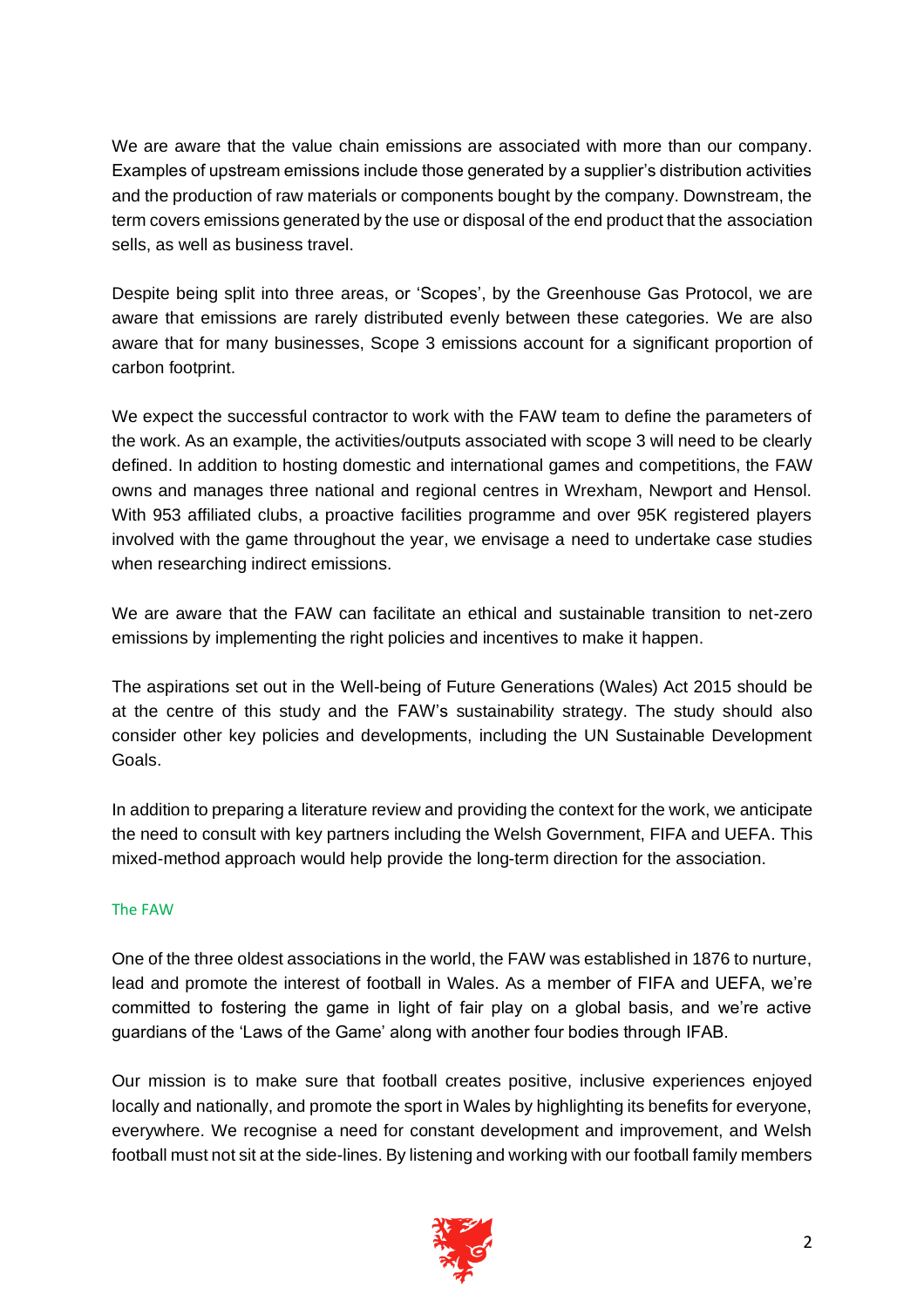and stakeholders, we strive to provide an inclusive and accessible offer that creates opportunities for all at every level of the game.

By harnessing the power of football and all it has to offer, we'll make a difference for every member, stakeholder, supporter, and community throughout Wales and beyond.

## Service outputs

This section defines the outputs of the requirement alongside information about the dissemination, use of publications, timings, responsibilities etc.

The key deliverables will be required in electronic format only and are listed below:

- 1. **An inception report** detailing the agreed full work plan with a detailed minute of the inception meeting as an Appendix. The inception report should be delivered shortly after the inception meeting.
- 2. **Regular email updates** and/or phone updates detailing the progress of the study: how the work is proceeding, the emerging findings, the issues identified and next steps.
- 3. **Up to three ad-hoc thematic briefings/presentations** on themes to be agreed with the Sustainability Steering Group across the course of the study. These thematic reports will assist with the formative nature of the work and the nature of the programme. The exact format of these briefings will be determined on a case by case basis, however, we would anticipate them being PowerPoint update presentations.
- 4. **A draft report** which draws on findings from all phases of the study and sets out any case studies along with the recommendations that will help inform the development of a sustainability strategy.
- 5. **A final report and a corresponding summary** focusing on the central elements of the study, detailing key findings and areas standing out from each stage of the research, alongside actionable recommendations.
- 6. **A summary PowerPoint presentation** summarising the approach and key findings from the work undertaken.

#### Timetable

An indicative timetable is provided below.

| Activity                           | Timetable            |
|------------------------------------|----------------------|
| Deadline for submission of tenders | 11 February 2022     |
| Appointment of consultant          | w/c 21 February 2022 |
| Inception meeting                  | w/c 28 February 2022 |
| Fieldwork/study completed          | End of April 2022    |
| Report completed                   | Mid-May 2022         |

#### Tender requirements

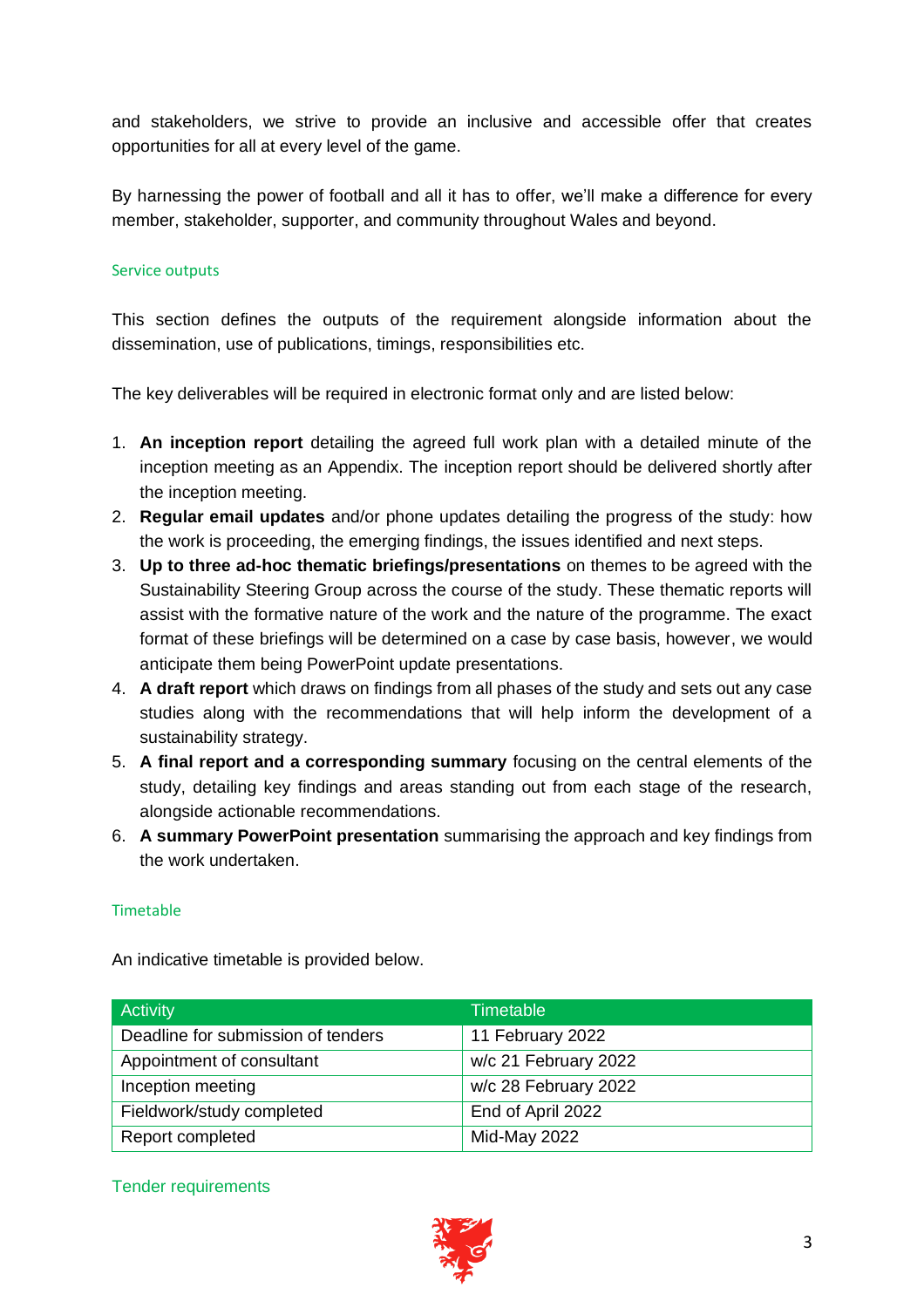Please submit a written response via email, to the address below, by 17.00 on 11 February 2022.

Please limit your response to no more than 10 pages of A4, detailing:

- your proposed approach/methodology.
- how you will engage with internal and external FAW stakeholders.
- the study team and experience of conducting similar, relevant research projects.
- the fees for undertaking the work.
- a full timetable for the completion of the project.
- how you will manage the research and work with the FAW throughout the project.

Proposals will be considered on the following criteria:

- Methodological approach.
- Experience and expertise.
- Value for money.
- Ability to complete the project on time.
- Ability to engage with stakeholders and the FAW team.

#### Management

The project will be managed by a member of the FAW team.

To ensure the project is meeting its deadlines, the FAW will require a written (e-mail) update on a fortnightly basis (as a minimum).

#### Budget

Contractors should base their fees for undertaking the work on the requirements set out in this tender specification. Contractors should clarify whether the fee is inclusive or exclusive of VAT.

#### Contractual details

On being awarded the work, the contractor will be required to sign and return a copy of the FAW's contractual agreement. Standard terms and conditions will apply.

#### Contact details

Tenders along with any queries should be directed to: Paul Evans FAW Elite Training Centre Hensol Park